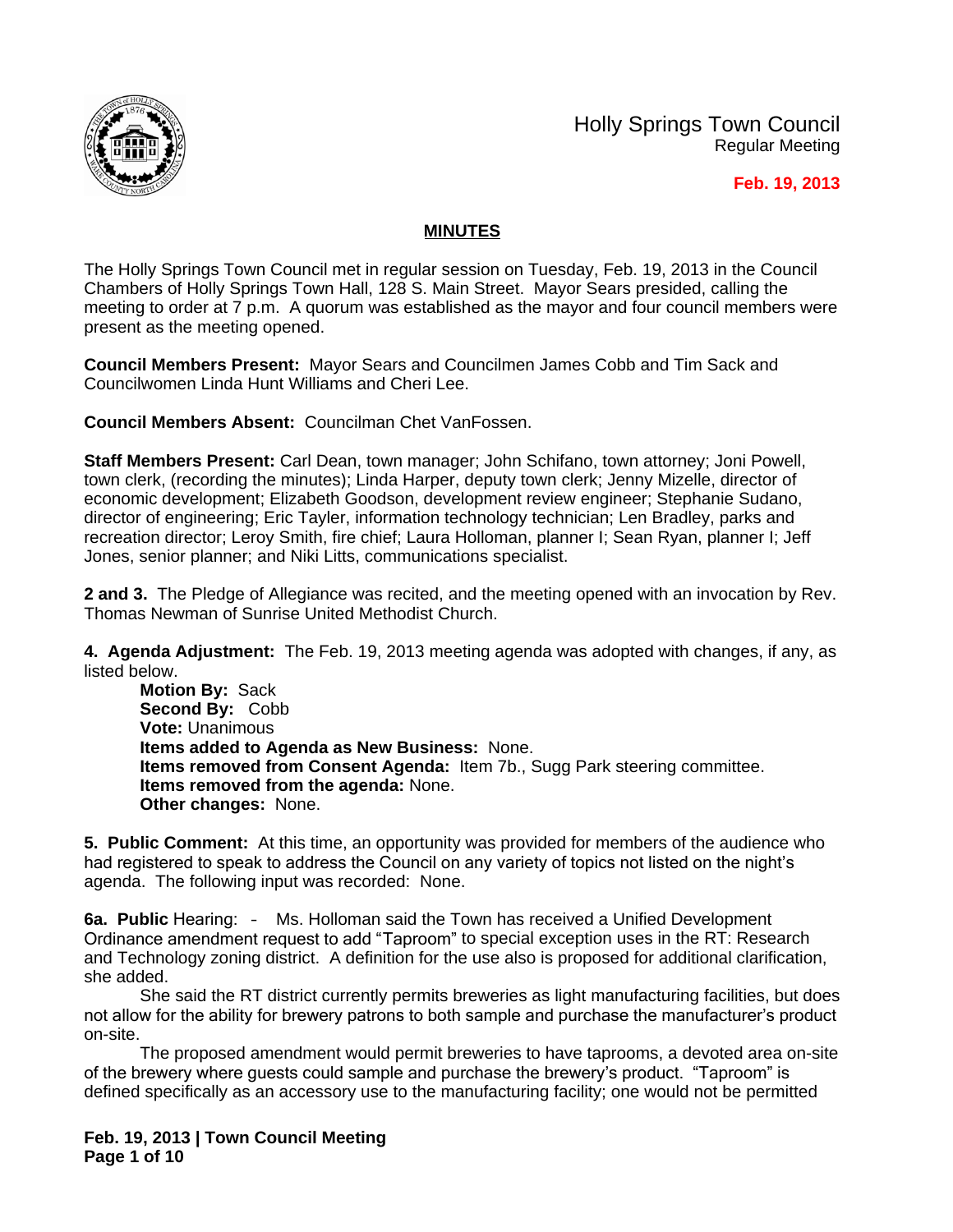without a brewery on-site. Also, as with any accessory use defined in the UDO, its size is limited to no more than 25 percent of the floor area of the primary use or building.

With that explanation completed, Mayor Sears opened the public hearing. The following comments were recorded: None.

There being no comments, the public hearing was closed.

**Action #1:** The Council approved a motion to accept the following statements as true: "*The requested UDO Text Amendment is consistent with the Vision Holly Springs Comprehensive Plan Policies for Future Land Use. The proposed UDO Amendments allows for viable economic*  development, as well as other opportunities for commercial growth and development in Town."

**Motion By:** Sack **Second By:** Cobb **Vote:** Unanimous

**Action #2:** The Council approved a motion to adopt Ordinance #13-01 approving and enacting UDO Text Amendment #13-UDO-01 to modify the text of UDO Section(s) 4.02 & 11.02 as submitted by Bombshell Brewing.

**Motion By:** Cobb **Second By:** Sack **Vote:** Unanimous *A copy of Ordinance 13-01 is attached to these minutes.*

**6b. Public Hearing: Rezoning Petition 12-REZ-08 -** Mr. Ryan said the Town has received a request for a zone map change for property located near the intersection of Sunset Lake Road and Holly Springs Road. The applicant is requesting to rezone the property from R-20: Residential to LB: Local Business. The parcel currently is vacant and is approximately 0.93 acres in size. The property is located within the Northeast Gateway Area Plan and the requested LB: Local Business zoning district is consistent with the business land use designation.

With that explanation completed, Mayor Sears opened the public hearing. The following comments were recorded:

Betty Mitchell, 9212 Eisenhower Drive - Ms. Mitchell addressed the Council and asked if the rezoning change would affect her property, and she asked what the long-term plans were for the neighborhood.

Councilman Sack noted that the rezoning is in keeping with the Northeast Area Plan that designates this area as business. It, however, would not rezone all the properties, just the one.

There being no further comments, the public hearing was closed.

**Action #1:** The Council approved a motion to accept the following statement as true: "The *requested zone map change from R-20 to LB is consistent with the Vision Holly Springs Comprehensive Growth Plan and Northeast Gateway Area Plan since the Future Land Use Plan Map indicates this property as Business and the LB: Local Business District allows for commercial,*  retail, and office development."

**Motion By:** Williams **Second By:** Sack **Vote:** Unanimous

**Action #2:** The Council approved a motion to adopt ordinance 12-REZ-08 for Zone Map Change Petition #12-REZ-08 to change the zoning of 0.93 acres of Wake County PIN #0659981190 from R-20:Residential to LB: Local Business as submitted by Capital Civil Engineering.

**Motion By:** Williams **Second By:** Cobb **Vote:** Unanimous *A copy of Ordinance 12-REZ-08 is attached to these minutes.*

**Feb. 19, 2013 | Town Council Meeting Page 2 of 10**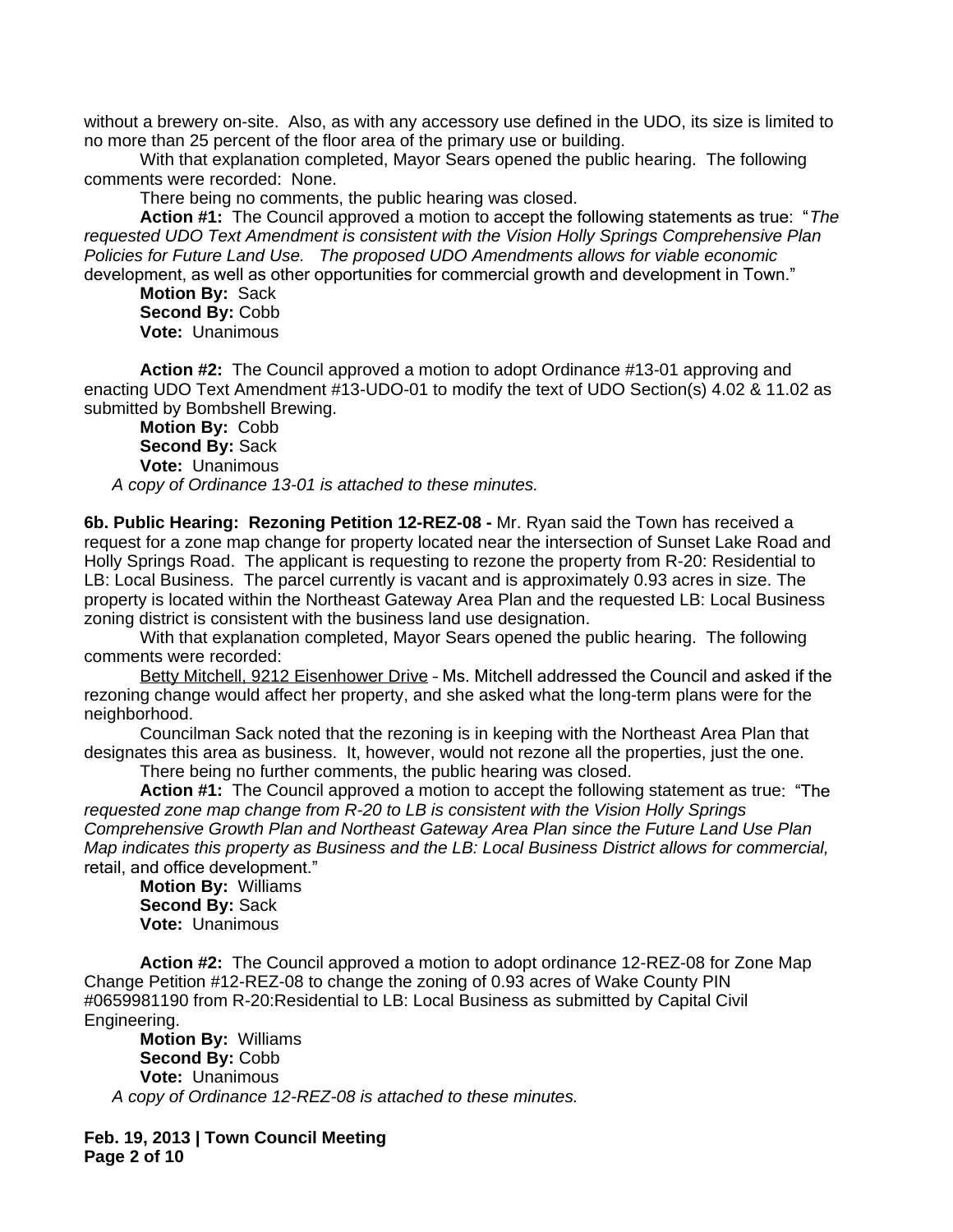**6c. Public Hearing: Rezoning Petition 12-REZ-09 -** Mr. Ryan said the Town has received a request for a zone map change for property located near the intersection of Grigsby Avenue and Estes Lane. The applicant is requesting to rezone the property from R-20: Residential to R-10: Residential. The parcel is currently vacant and is approximately 7.158 acres in size.

With that explanation completed, Mayor Sears opened the public hearing. The following comments were recorded: None.

There being no comments, the public hearing was closed.

**Action #1:** The Council approved a motion to accept the following statement as true: "*The requested zone map change from R-20 to R-10 is consistent with the Vision Holly Springs Comprehensive Plan since the Future Land Use Plan Map indicates this property as Residential*  and the R-10 Residential District allows for residential single-family development."

**Motion By:** Sack **Second By:** Williams **Vote:** Unanimous

**Action #2:** The Council approved a motion to adopt rezoning ordinance #12-REZ-09 for Zone Map Change Petition  $\#12\text{-REZ}-09$  to change the zoning of  $\pm 7.158$  acres of a portion of Wake County PIN # 0658371860 from R-20: Residential to R-10: Residential as submitted by Glenda S. Toppe & Associates.

**Motion By:** Lee **Second By:** Cobb **Vote:** Unanimous *A copy of Ordinance 12-REZ-09 is attached to these minutes.*

**6d. Public Hearing: Main Street Square Elements C, D, and E, 06-DP-09.A04 -** Ms. Holloman said the developer has submitted a request to amend Building 5 located in Element C of the Main Street Square Planned Unit Development. Previously, Town Council approved a two-story building comprised of brick, glass storefronts and canvas awnings. The developer would like to change to a one-story building and still will incorporate the use of brick, two glass storefronts and canvas awnings.

She said the Main Street Square Planned Unit Development (PUD) originally submitted in 2005, was intended to provide an ideal setting for a creative, mixed use development that advanced the principles of traditional neighborhood development – the plan consisted of multi -family and single-family dwellings, as well as office and retail spaces. Staff believes that this amendment does nothing to worsen Main Street Square's overall intent and as a result is recommending appr oval of this amendment request.

Councilman Sack noted that the new building layout also includes a drive-through, and the parking was now situated in a way that would funnel pedestrians into the driveway as they attempt to enter the building. He said it seems pedestrians will have to park remotely and then walk into drive-through lane to get to the entrance.

Engineers for the project addressed the parking lot issue, explaining the applicant is committed to direct pedestrians away from the drive-through to the front of the building but the existing infrastructure of building pads and parking lot is limiting.

With that explanation completed, Mayor Sears opened the public hearing. The following comments were recorded: None.

There being no comments, the public hearing was closed.

**Action:** The Council approved a motion to approve Development Plan #06-DP-09-A04 for Main Street Square Elements C,D, and E Amendment as submitted by Bass, Nixon, and Kennedy, Project Number 04-08042, dated Revised 12/21/12 with the following conditions:

1. All previous approval conditions for *Main Street Square PUD and Main Street Square Element C, D and E Development Plan* will apply to this amendment.

**Feb. 19, 2013 | Town Council Meeting Page 3 of 10**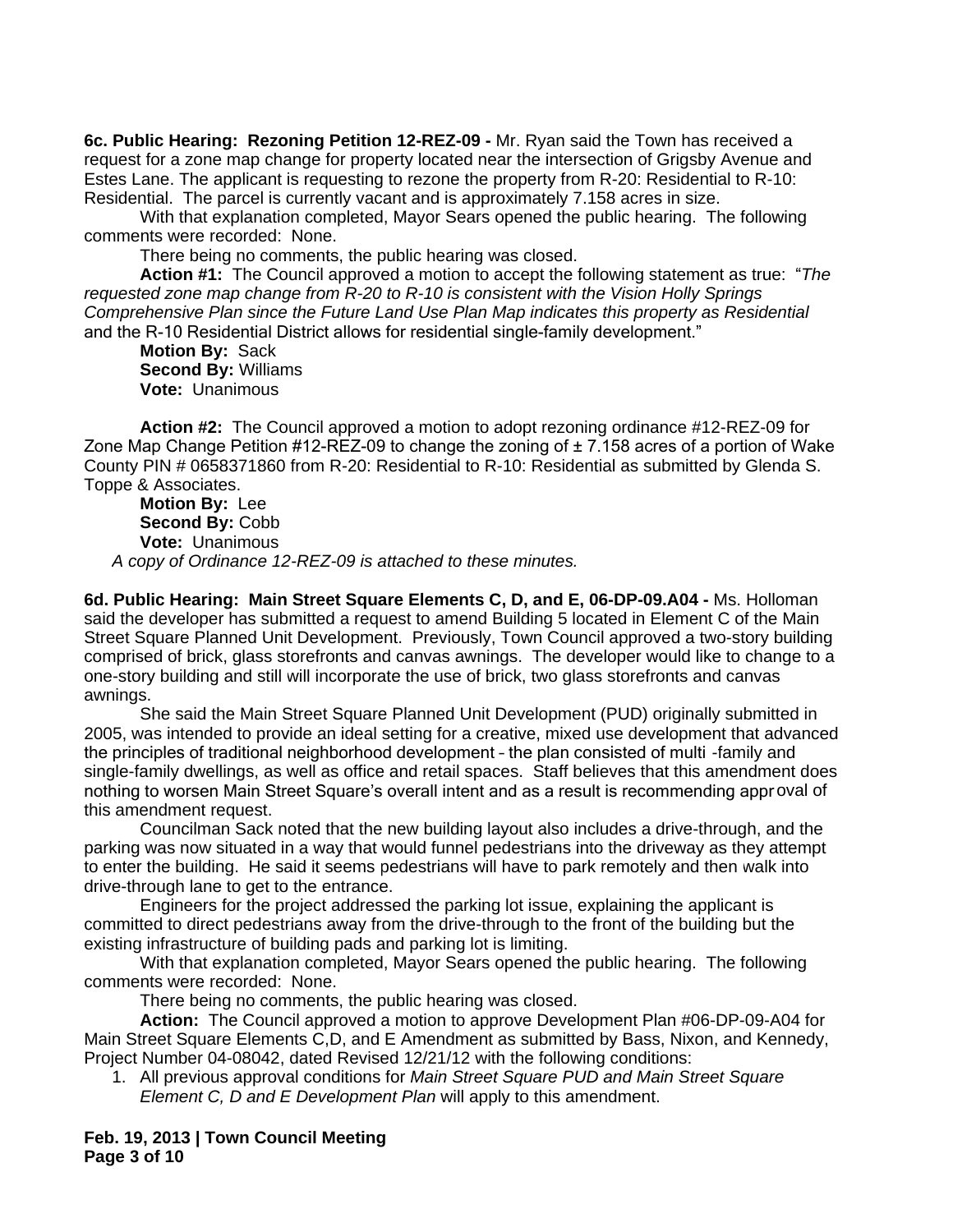- 2. Prior to Town Council approval of this plan, the developer must meet with staff to discuss the outstanding greenway design and construction and establish a set of milestones with dates for when both design and construction will be completed.
- 3. Within ten days of Town Council approval, submit revised site plan showing a new location of the dumpster and improving the pedestrian access to the site from the parking lot. **Motion By:** Cobb

**Second By:** Sack

**Vote:** The motion carried, following a 3-1 vote. Councilman Sack and Councilwomen Lee and Williams voted for the motion. Councilman Cobb, who initiated the motion to get a motion on the floor, voted against.

**6e. Public Hearing: Special Exception Use Petition 12-SEU-10 -** Ms. Holloman said the Town has received a request for a drive-thru restaurant, Dunkin Donuts, to be located within the Main Street Square Planned Unit Development. The proposed restaurant will be approximately 2,378 square feet, and the remaining square footage of the building will house another commercial storefront. Under the approved PUD criteria, proposed commercial uses follow the LB: Local Business zoning district's list of special exception uses. Since drive-thru restaurants are special exception uses in Local Business, Dunkin Donuts must go through this process to be permitted to locate within Main Street Square, Ms. Holloman said.

With that explanation completed, Mayor Sears opened the public hearing to accept sworn testimony. The following testimony was recorded under oath administered by the Deputy Town Clerk: None.

There being no testimony, the public hearing was closed.

**Action #1:** The Council approved a motion to make and accept the findings of fact to be recorded in the minutes for Special Exception Use Petition #12-SEU-10 for Dunkin Donuts as submitted by Bass, Nixon, and Kennedy, Project Number 04-08042, dated Revised 12/21/12. Special Exception Use Findings of Fact:

A special exception use may only be granted upon the presentation of sufficient evidence to enable a written determination that:

- a. The proposed use will not be injurious to the public health, safety, comfort, community moral standards, convenience or general welfare;
- b. The proposed use will not injure or adversely affect the adjacent area;
- c. The proposed use will be consistent with the character of the district, land uses authorized therein, and the Town of Holly Springs Comprehensive Plan;
- d. The proposed use shall conform to all development standards of the applicable district (unless a waiver of such development standards is requested as part of the special exception use petition and approved as set forth above, in which case the proposed use shall conform to the terms and conditions of such waiver).
- e. Access drives or driveways are or will be sufficient in size and properly located to: ensure automotive and pedestrian safety and convenience, traffic flow as set forth in Section 7.09 – Pedestrian Circulation and Vehicular Area Design; and, control and access in case of fire or other emergency;
- f. Off-street parking areas, off-street loading areas, trash enclosures, trash pick-up and removal, and other service areas are located so as to be safe, convenient, allow for access in case of emergency, and to minimize economic, glare, odor, and other impacts on adjoining properties and properties in the general neighborhood;
- g. The lot, building or structure proposed for the use has adequate restroom facilities, cooking facilities, safety equipment (smoke alarms, floatation devices, etc.), or any other service or equipment necessary to provide for the needs of those persons whom may work at, visit or own property nearby to the proposed use;
- h. Utilities, schools, fire, police and other necessary public and private facilities and services will be adequate to handle the needs of the proposed use;

**Feb. 19, 2013 | Town Council Meeting Page 4 of 10**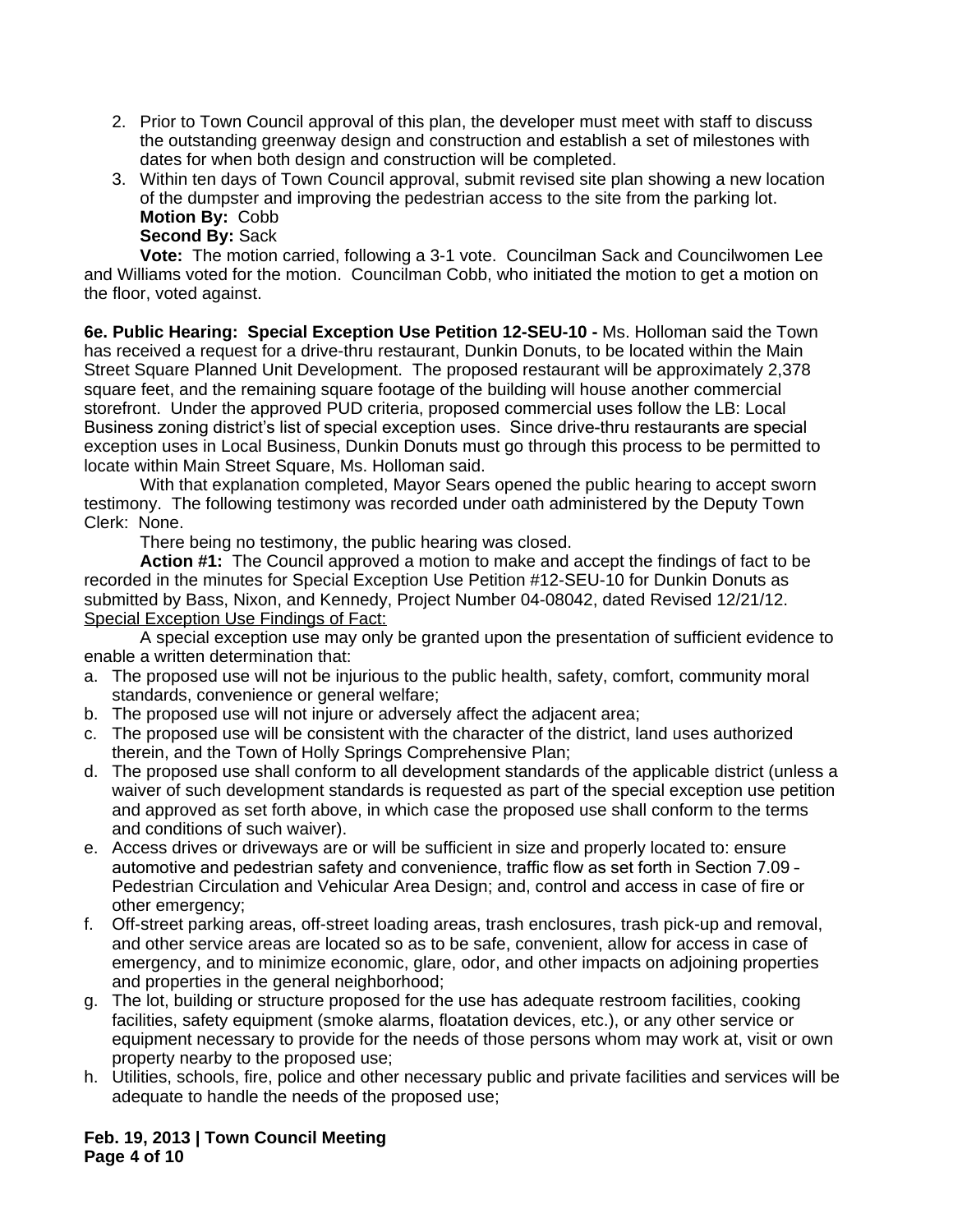- i. The location and arrangement of the use on the site, screening, buffering, landscaping, and pedestrian ways harmonize with adjoining properties and the general area and minimize adverse impacts; and,
- j. The type, size, and intensity of the proposed use (including but not limited to such considerations as the hours of operation and numbers of people who are likely to utilize or be attracted to the use) will not have significant adverse impacts on adjoining properties or the neighborhood.

**Motion By:** Sack **Second By:** Williams **Vote:** Unanimous

*A* c*opy of Special Exception Use Petition 12-SEU-10 addressing the findings of fact is attached to these minutes.*

**Action #2:** Having made findings of fact that the project meets the requirements to be granted a Special Exception Use, the Council approved a motion to grant Special Exception Use Petition #12-SEU-10 for Dunkin Donuts as submitted by Bass, Nixon, and Kennedy, Project Number 04-08042, dated Revised12/21/12 with the following condition:

1. Business operations must adhere to the evidence submitted by the applicant as stated in the findings of fact submitted in conjunction with 12-SEU-10.

# **Motion By:** Lee

**Second By:** Williams

**Vote:** The motion carried, following a 3-1 vote. Councilman Sack and Coucilwomen Lee and Williams voted for the motion. Councilman Cobb voted against.

**6f. Public Hearing: Special Exception Use Petition 13-SEU-01 -** Ms. Holloman said the Town has received a request for a taproom associated with Bombshell Beer Company, to be located within the existing Omni Industrial Park. The proposed taproom would be approximately 1,128 square feet, and the overall square footage of the brewery building would be 5,522 square feet.

She said taproom is defined specifically as an accessory use to the manufacturing facility; one would not be permitted without a brewery on-site. Also, as with any accessory use defined in the UDO, its size is limited to no more than 25 percent of the floor area of the primary use or building. Since taprooms are special exception uses in the Research and Technology district, it must go through this process to be permitted to locate at this location.

She reported that the Planning Board recommend approval but had questions about what the impact might be on neighboring businesses.

With that explanation completed, Mayor Sears opened the public hearing to accept sworn testimony. The following testimony was recorded under oath administered by the Deputy Town Clerk:

David Sharpe, 116 Quantum Drive – Mr. Sharpe is owner of Omni Business Park . He said he feels the Bombshell Beer Company would be a positive addition to the park and to the Holly Springs business community. He added that neighboring businesses would not object to the brewery and taproom.

Joseph Dalmasso, 124 Quantum Dr. - Mr. Dalmasso, who owns a neighboring business, addressed the Council to speak in favor of the application. He said it would be a positive addition to Omni Business Park.

Ellen Joyner, 120 Quantum – Ms. Joyner is the applicant and she spoke in favor of the petition and said she felt it would support the local business community.

Candace Armogida, 225 Hallwood Ct. – Ms. Armogida spoke in opposition to the application. As a neighboring property owner, she is concerned about security if people were to leave the property and venture into her backyard. She also is concerned about the quality of life for her family with live entertainment and events and operational hours at the beer company.

Ms. Joyner addressed the concerns. She said hours of operation would be limited and while

**Feb. 19, 2013 | Town Council Meeting Page 5 of 10**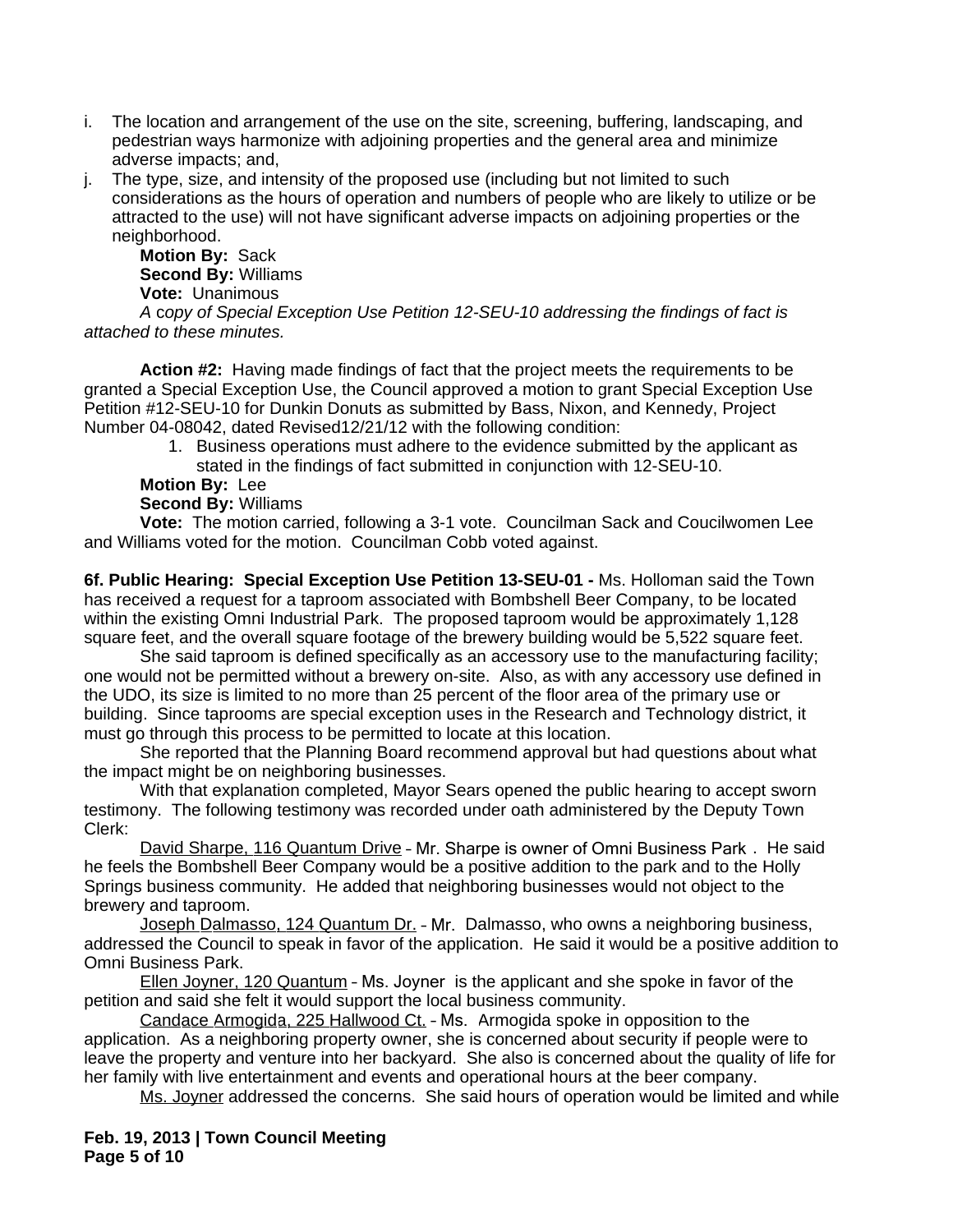she could not guarantee that no one would venture behind the building and into Ms. Armogida's yard, she did not expect that would be a problem.

Councilman Sack said the building is a warehouse building with a front entrance and it didn't seem likely that anyone would venture behind the business.

Mr. Sharpe said the property behind the building is wetlands and impassable.

Ms. Armogida rebutted the impassable comment because she said it was passable when the creek is dry. She added, however, that she agrees that it should not be a problem if entrance into the building is only from the front.

There being no further testimony, the public hearing was closed.

**Action #1:** The Council approved a motion to make and accept the findings of fact to be recorded in the minutes for Special Exception Use Petition #13-SEU-01 for Bombshell Brewing Taproom as submitted by Bombshell Beer Company, dated 1/15/13.

Special Exception Use Findings of Fact:

A special exception use may only be granted upon the presentation of sufficient evidence to enable a written determination that:

- a. The proposed use will not be injurious to the public health, safety, comfort, community moral standards, convenience or general welfare;
- b. The proposed use will not injure or adversely affect the adjacent area;
- c. The proposed use will be consistent with the character of the district, land uses authorized therein, and the Town of Holly Springs Comprehensive Plan;
- d. The proposed use shall conform to all development standards of the applicable district (unless a waiver of such development standards is requested as part of the special exception use petition and approved as set forth above, in which case the proposed use shall conform to the terms and conditions of such waiver).
- e. Access drives or driveways are or will be sufficient in size and properly located to: ensure automotive and pedestrian safety and convenience, traffic flow as set forth in Section 7.09 – Pedestrian Circulation and Vehicular Area Design; and, control and access in case of fire or other emergency;
- f. Off-street parking areas, off-street loading areas, trash enclosures, trash pick-up and removal, and other service areas are located so as to be safe, convenient, allow for access in case of emergency, and to minimize economic, glare, odor, and other impacts on adjoining properties and properties in the general neighborhood;
- g. The lot, building or structure proposed for the use has adequate restroom facilities, cooking facilities, safety equipment (smoke alarms, floatation devices, etc.), or any other service or equipment necessary to provide for the needs of those persons whom may work at, visit or own property nearby to the proposed use;
- h. Utilities, schools, fire, police and other necessary public and private facilities and services will be adequate to handle the needs of the proposed use;
- i. The location and arrangement of the use on the site, screening, buffering, landscaping, and pedestrian ways harmonize with adjoining properties and the general area and minimize adverse impacts; and,
- j. The type, size, and intensity of the proposed use (including but not limited to such considerations as the hours of operation and numbers of people who are likely to utilize or be attracted to the use) will not have significant adverse impacts on adjoining properties or the neighborhood.

**Motion By:** Sack **Second By:** Cobb **Vote:** Unanimous

*A* c*opy of Special Exception Use Petition 13-SEU-01 addressing the findings of fact is attached to these minutes.*

**Action #2:** Having made findings of fact that the project meets the requirements to be

**Feb. 19, 2013 | Town Council Meeting Page 6 of 10**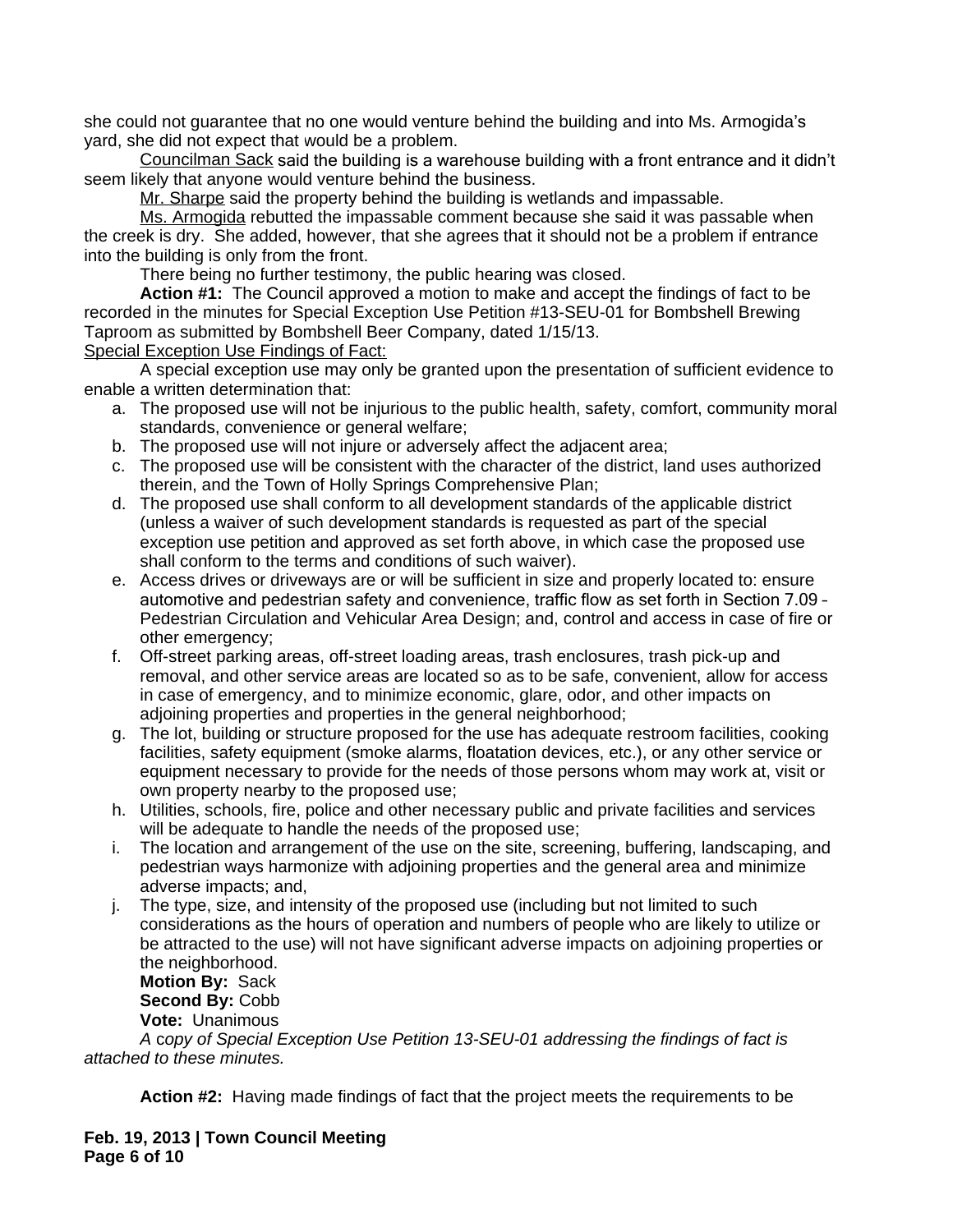granted a Special Exception Use, the Council approved a motion to grant Special Exception Use Petition #13-SEU-01 for Bombshell Brewing Taproom as submitted by Bombshell Beer Company, dated 1/15/13 with the following condition:

1. Business operations must adhere to the evidence submitted by the applicant as stated in the findings of fact submitted in conjunction with 13-SEU-01.

**Motion By:** Cobb **Second By:** Sack **Vote:** Unanimous

**6g. Public Hearing: Holly Woods at Sunset Lake Apartments 12-DP-11 -** Mr. Jones said the Town has received a request for a multi-family development project in the Northeast Gateway Area of Town along Lassiter Road. The property is 5.56 acres and is zoned R-MF-15 Multi-family Residential.

The project includes four two-story apartment buildings with 64 multi-family units located throughout the property. A total of 130 parking spaces are distributed throughout the project. Pedestrian connections are provided throughout the interior of the site as well as along all adjacent public streets. All vehicular accesses for the site would be provided by a driveway located off of Lassiter Road.

Mr. Jones said a total of 0.56 acres (10% of project area) of private recreational open space is provided and includes amenities such as a dog park and clubhouse.

The primary building materials include mainly tan brick with blue cement siding accent. Other design features include: façade modulation, roofline variation, decorative columns, and balconies.

With that explanation completed, Mayor Sears opened the public hearing. The following comments were recorded:

Tom Galmore, 116 Arlen Park – Mr. Galmore addressed the Council to express concerns about affordable housing and its potential economic impact on neighboring developments.

Gray Styres, Raleigh – Mr. Styres is legal counsel for the applicant. Mr. Styres said he recognize the concern about what kind of product would be provided in the category of affordable housing. He said the project is less dense than was previously approved. He said development standards in Holly Springs are strict and the project meets and exceeds those standards.

In addressing a plan comment about an off-site sidewalk, Mr. Styres said the applicant would like to build the sidewalk because it would move residents safely from the apartments to the commercial center across the street.

Mr. Styres said he recognize that there are higher end properties next door, but those areas are separated from Holly Woods by a wide power line easement. He said longtime residents of Lassiter Road area were supportive of the plan and were anticipating the paving of Lassiter Road.

There being no further comments, the public hearing was closed.

**Action:** The Council approved a motion to approve Development Plan 12-DP-11 Holly Woods Apartments at Sunset Lake as submitted by CESI, project number 120935.000, dated Revised 01/0913 with the following conditions:

- 1. A fee-in-lieu of upgrade will be required for this project for the Pump Station and/or Force Main
- 2. Stormwater sureties are required on this project. A performance surety in the form of a bond, letter of credit or cash is required in the amount of 150% estimated construction cost of the stormwater BMP prior to the preconstruction meeting and a maintenance surety in the form of a cash escrow account in the amount of 35% the actual construction cost of the BMP is required at the end of the performance monitoring period for the project.
- 3. This project will be required to meet the Town of Holly Springs NPDES Ph. II Post Construction Stormwater Ordinance.
- 4. The following comments must be addressed prior to the first Construction Drawing

**Feb. 19, 2013 | Town Council Meeting Page 7 of 10**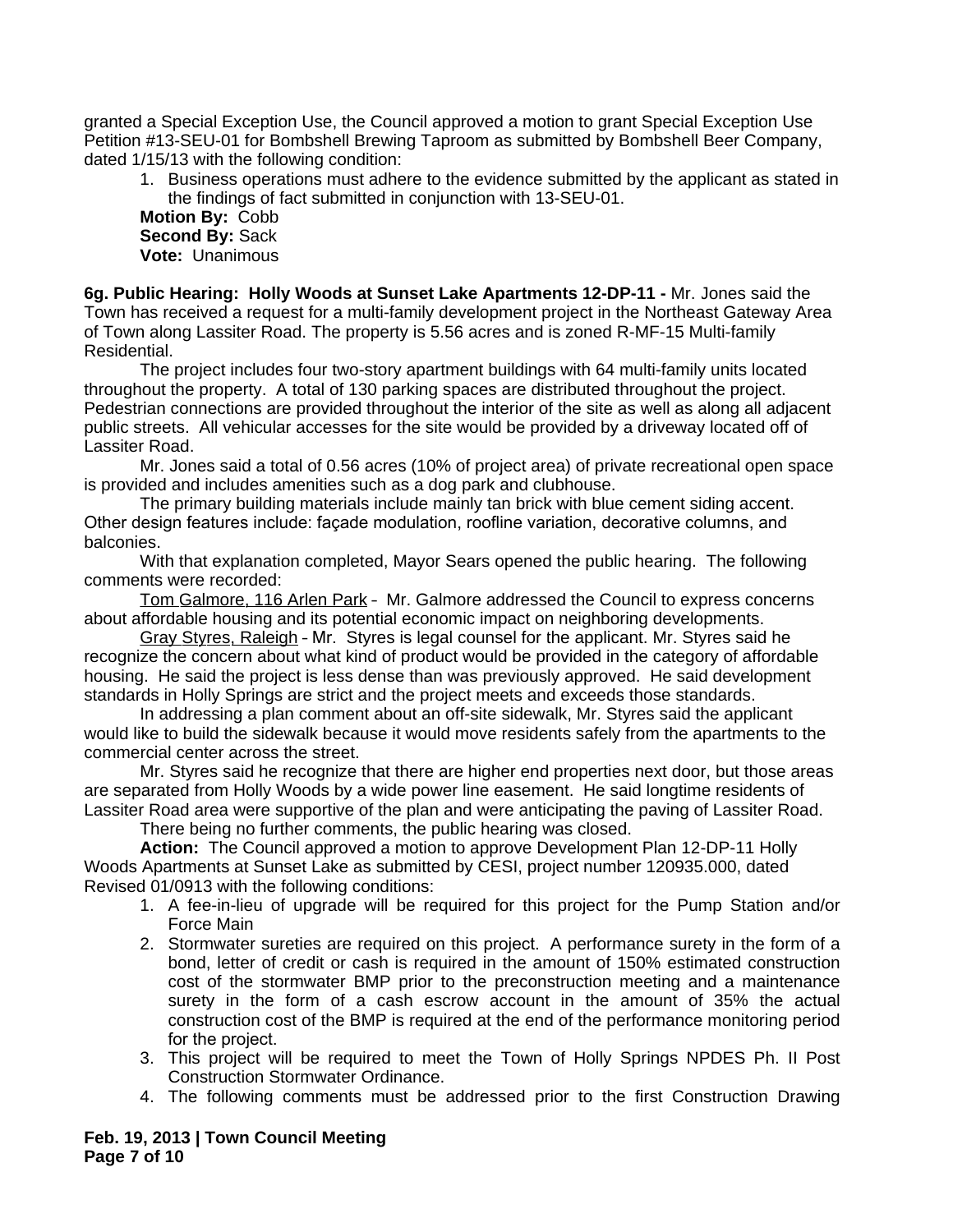submittal:

a. All items listed on the Stormwater Submittal Checklist, Form #16003.

b. Provide Engineer's sealed Water System Hydraulic Report for documenting that the Town's fire flow and system pressure requirements are met. Submit this directly to the Engineering Department and note a fee will be due at time of submittal of the report. *Note that this must be submitted, reviewed and approved prior to construction drawings submittal.*

c. A Traffic Impact Analysis has been submitted for this project. This study must be approved and all recommendations must be addressed on the construction drawings.

d. Provide dimensions from the centerline to back of curb and right-of-way line on project side of the road.

e. Provide pavement design for Lassiter Road. This may result in a pavement cross section bigger than the specified minimum.

f. Any offsite right-of-way required for this project must be obtained and recorded. It is our understanding that the Lassiter Road "R/W" is privately owned. Document the ability of the developer to secure Lassiter Road R/W for the construction of the improvements shown on this plan and convey the right-of-way to the Town after completion. *It is our understanding that this is being worked on through our Town Attorney. This condition must be satisfied before construction drawing submittal.*

5. The following comments must be addressed prior to the Construction Drawing approval:

a. Approval of Stormwater Management Plan is required prior to issuance of a land disturbance permit or construction drawing approval.

b. There is an existing culvert downstream of this project on Sunset Fairways. The existing backwater elevation at this culvert cannot be increased.

c. Payment of the Stormwater Fee-in-Lieu will be required prior to construction drawing approval.

d. Verify with the Fire Department that FDC and fire hydrants for each building are suitable.

e. The town will consider the design engineer's recommendation for the reduction of design speed limit on Lassiter to 25mph.

6. Extend the sidewalk connection out to Sunset Lake Road on Lassiter Road. **Motion By:** Sack **Second By:** Williams **Vote:** Unanimous

**7. Consent Agenda:** The Council approved a motion to approve all items on the Consent Agenda. The motion carried following a motion by Councilman Sack, a second by Councilman Cobb and a unanimous vote. The following actions were affected:

7a. Budget Amendment Report - The Council received a monthly report of amendments to the FY 2012-13 budget approved by the town manager. *A copy of the budget amendment report is attached to these minutes.*

7b. Jefferson L. Sugg Park Steering Committee – This item was removed from the Consent Agenda during Agenda Adjustment.

7c. Janitorial Contract - The Council a pproved to enter into a janitorial contract for Holly Springs Cultural Center.

**7b. Jefferson L. Sugg Park Steering Committee** – Mr. Bradley presented a list of volunteers wanting to serve on a steering committee for the development of Jefferson L. Sugg Park (within land conservancy and deed restrictions.) He added that the item was removed from the Consent

**Feb. 19, 2013 | Town Council Meeting Page 8 of 10**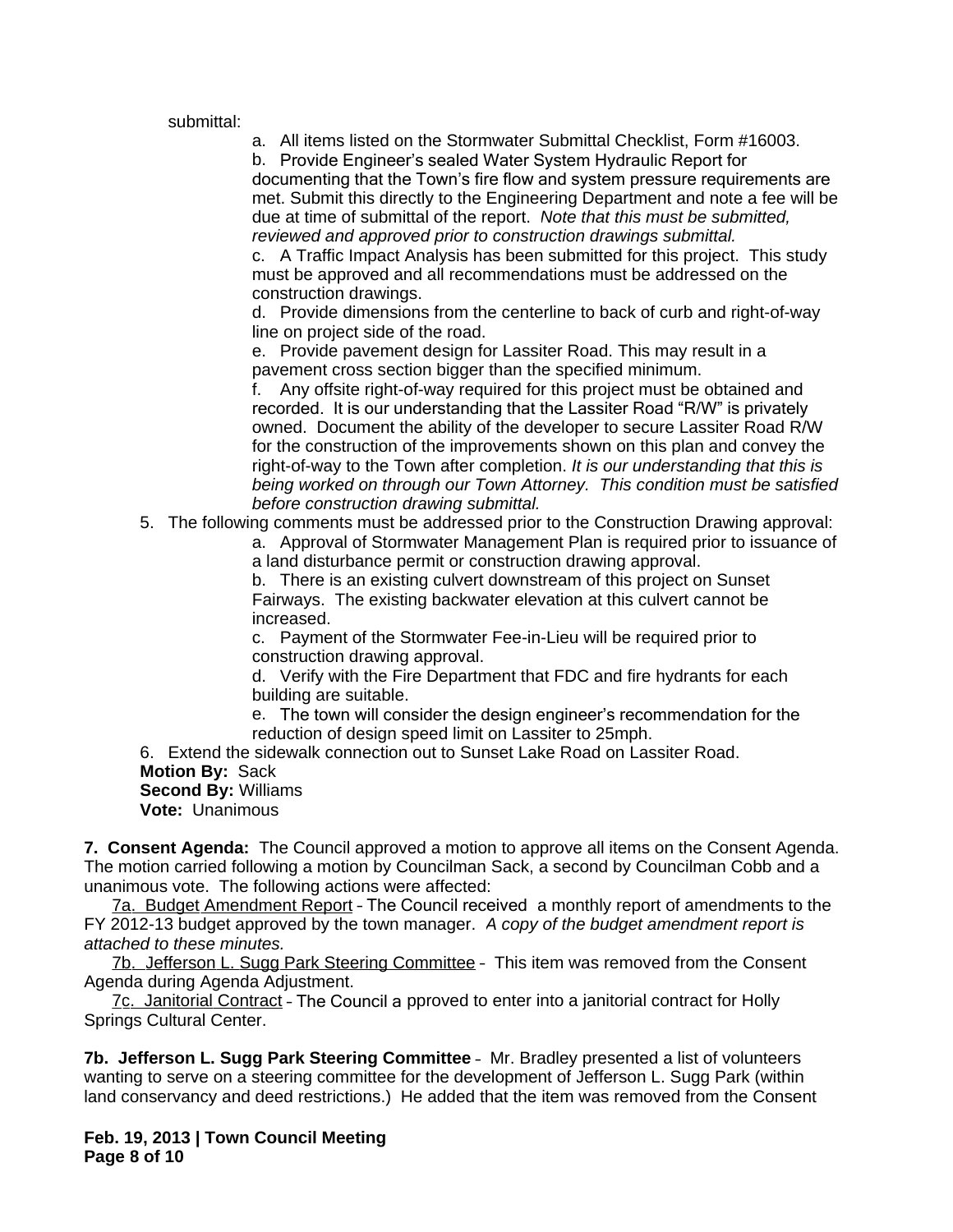Agenda so that three more names could be added. The amended list of volunteers consists of:

**Residents:**

Gordon Galzerano Bob Schneider Jason Brown Matthew Pausley Lori Stallings Larry O'Neal Deepa Patel Jeff Tabelon Paul Poliachik Gigi Sugg Jones Nancy Wilson Karen Ghosh Katie Thompson Stephanie Glascock Bill Hubbard Tom O'Brien

Jason Deibert John Rankin Burton Bailey Paul Munana Lauren Connelly Kyran Connelly Devin Giovacchini Jon Harrison Caroline Curran Cody Loughridge \* Justin Capone \* David Adams \*

**Staff:** Len Bradley Carolyn Couch Laura Holloman John Schifano

## **Council:**

Tim Sack Chet VanFossen

**Planning Board Member:** Tom Hughes

**P&R Committee Members:** Wanda Holloway Marty Buckwald Kevin Adams Jennifer Jones

Ray Riordan

**Action:** The Council approved a motion to appoint all members on the amended list to the Jefferson L. Sugg Park steering committee.

**Motion By:** Cobb **Second by:** Williams **Vote:** Unanimous. *\* = names added to an original list.*

**8. Other Business:** Councilman Sack reported on the partners event at Little Hen Restaurant; Mayor Sears reported on Novartis tours and events; Councilman Lee reported that the Lady Hawks won the first leg of their conference tournament; Councilwoman Williams reported that at the March 19 Council meeting, winners will be recognized; Councilman Sack thanked the public works department for cleaning the Town entrance sign; and Mayor Sears reminded people about the Rex ceremony to dedicate its lawn sculpture.

**9.** Manager's Report: Mr. Schifano reported that the Town had received a request to sell a portion of the Sugg property recently purchased. He said the offer that was received would provide funds for development of the park. Mr. Schifano asked the Council for permission to surplus the property and weigh offers. He added that preliminary offers are not reasonable and any reasonable offers would be brought to the Town Council for consideration.

It was the consensus of the Council that the property could be sold, if a reasonable offer is forthcoming.

### **10. Closed Session:** None**.**

**11. Adjournment:** There being no further business for the evening, the Feb. 19, 2013 meeting of the Holly Springs Town Council was adjourned following a motion by  $\hat{C}$ by Councilman Cobb and a unanimous vote.

Respectfully Submitted on Tuesday, March 5, 2013.

**Feb. 19, 2013 | Town Council Meeting Page 9** of 10